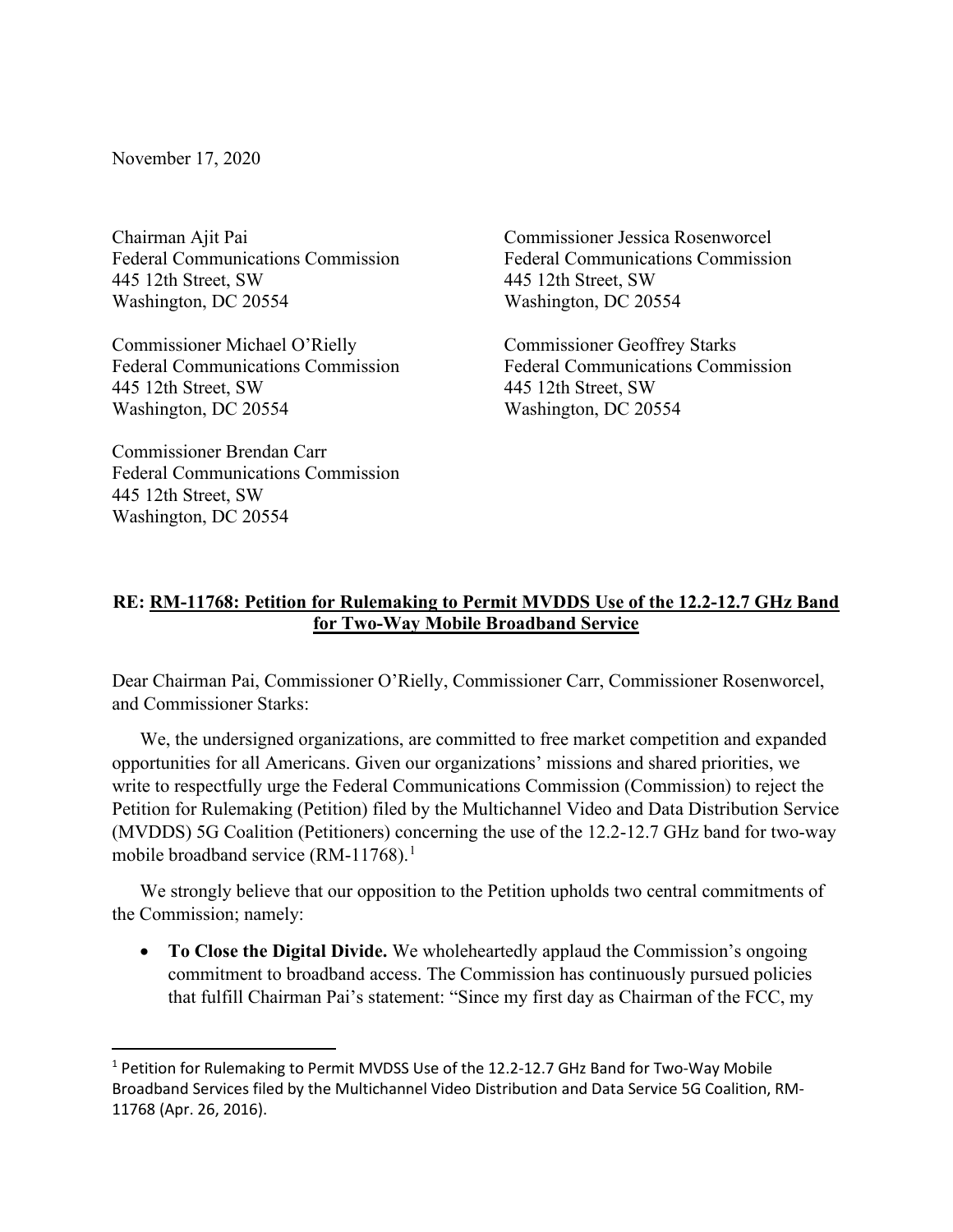number one priority has been closing the digital divide and bringing the benefits of the Internet age to all Americans."[2](#page-1-0)

• **To Foster Broadband Competition.** Satellites are increasingly a critical part of our broadband infrastructure. These new low earth orbit Non Geostationary Satellite Orbit (NGSO) constellations, such as Amazon's Kuiper constellation and SpaceX's Starlink services, offer to connect unserved populations in rural and remote areas with high-speed connectivity and provide competition for broadband services in places that have never experienced any.

The Petitioners are requesting a rulemaking that not only would allow them to provide twoway mobile service, but it would also eliminate critical interference protections for NGSO systems using the band. In other words, if adopted, the proposed rule changes would *adversely impact broadband access and limit competition*—the very opposite of two of the Commission's central commitments. These changes would represent a step backward in closing the digital divide. Our understanding is that Direct Broadcast Satellite systems operating in the band, which provide satellite programming to consumers' homes, would also be negatively affected. The Commission should not act in a manner that undermines that investment and disrupts service to consumers.

Furthermore, the proposed rulemaking—while certain to disrupt NGSO satellite service in the band—would not necessarily expand 5G offerings any time soon, as Petitioners have argued. The soonest that the International Telecommunication Union (ITU) could identify the 12 GHz band for 5G is 2027. Even more critical, because the 12 GHz frequency band is several gigahertz from the nearest 5G spectrum bands, it is far from certain that an ecosystem for chips and equipment will develop. Currently, there are no efforts to develop technical standards underway. It will take years to know whether the band is commercially viable. Until then, if the Commission ultimately implements the Petition, the spectrum would likely be warehoused for years. While this may increase its value for the limited number of MVDDS license holders, it is certainly not consistent with Commission policy to put spectrum to its highest and best use—and as soon as feasible.

For the above reasons, we urge the Commission to deny the MVDDS 5G Coalition's Petition for Rulemaking. We see no justification for policymaking that would undermine other broadband efforts, which supports the Commission's highest priorities.

Sincerely,

Steve Pociask President / CEO American Consumer Institute

Grover G. Norquist President Americans for Tax Reform

<span id="page-1-0"></span><sup>&</sup>lt;sup>2</sup> FCC website visited on November 1, 2020[, https://www.fcc.gov/about-fcc/fcc-initiatives/bridging](https://www.fcc.gov/about-fcc/fcc-initiatives/bridging-digital-divide-all-americans)[digital-divide-all-americans.](https://www.fcc.gov/about-fcc/fcc-initiatives/bridging-digital-divide-all-americans)